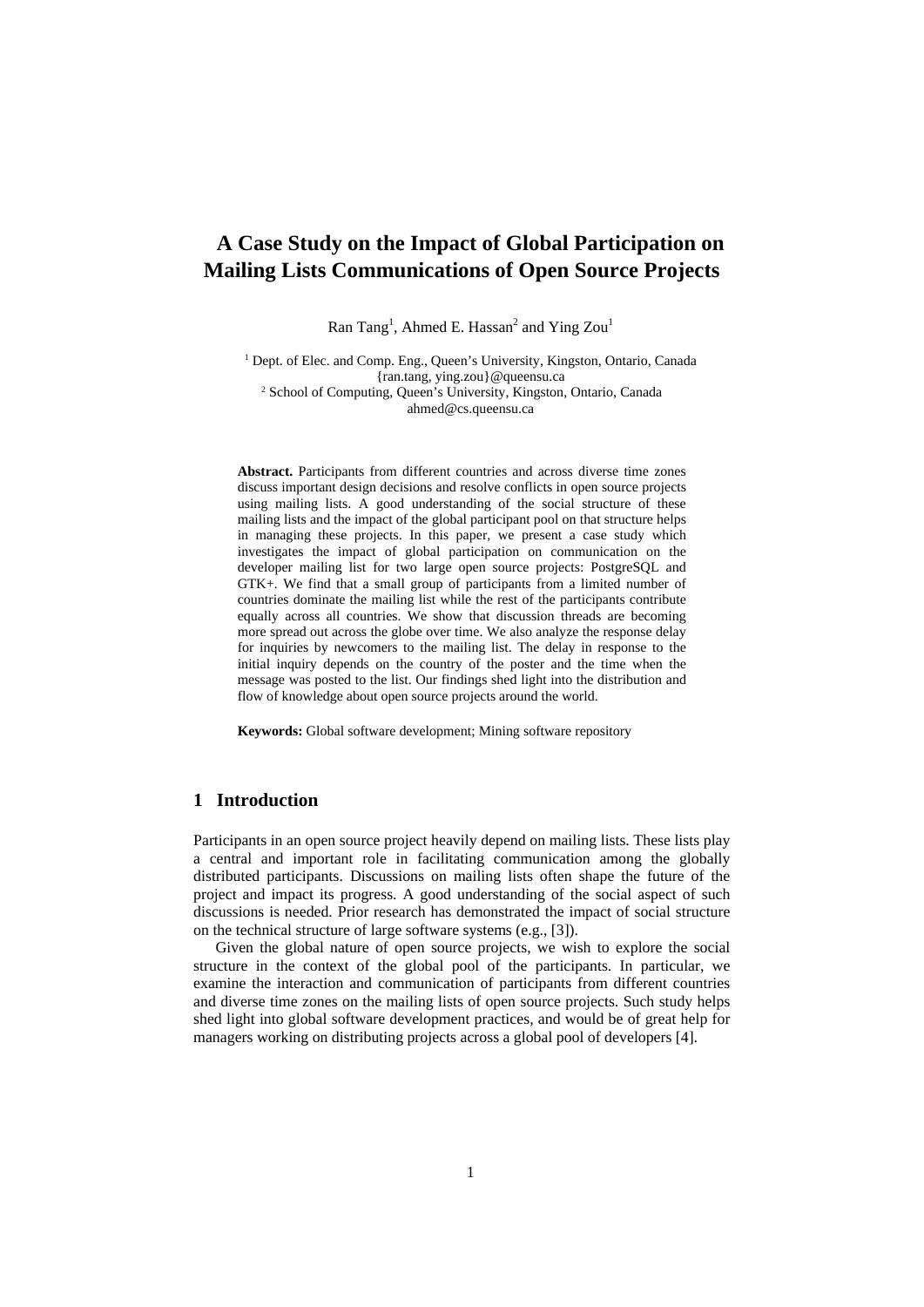In prior work [22], we developed a technique to determine the country of a mailing list participant. Using this technique we can analyze the participation and interaction patterns on mailing lists. Our technique can determine the country of 67% of participants on a mailing list. This represents an 80% improvement over prior techniques (e.g.,[8]). Using our new technique we study the impact of global participation on mailing list communications. Our findings are derived from mining a total of 20 years of the mailing list repository for two large and long-lived open source projects: The PostgreSQL and GTK+ projects. Our contributions are centered along the following three questions:

- 1. **What is the participation rate of countries on the mailing list?** We study whether the mailing discussions are used mostly by participants centered in a limited number of countries or distributed across the globe. We show that a small group of participants from a small number of countries dominates the list while the rest of the participants contribute equally across all countries.
- 2. **How global are discussions on the mailing list?** We examine if discussions show a bias to being local, i.e., given a particular discussion whether there is a tendency for participants from close by regions to participate or if the participation pattern is more global. We find that most discussion threads are well spread across the globe and that the average spread of threads increases over time. This indicates that discussions span the globe instead of being limited to specific regions.
- 3. **How are inquiries by newcomers handled?** We study the speed and rate of responding to inquiries by newcomers. We find that the speed and rate of responding to inquiries by newcomers depend on the country of the email sender and the time that the email was posted to the mailing list.

**Organization of the paper.** The rest of the paper is organized as follows. Section 2 discusses related work. Section 3 presents our research questions and the result of our case study. Section 4 discusses the threats to validity of our work. Finally, Section 5 concludes the paper.

## **2 Related Work**

Prior studies of the global pool of participants in open source projects can be categorized into two groups: ones based on surveys and others based on mining repositories.

**Studies based on surveys.** Robles et al. [14] surveyed over 5,500 respondents to identify their country. Robles et al. showed that a majority of open source developers are from Europe. Similar results are also reported in the survey conducted by Ghosh [7] and David et al. [5].

**Studies based on mining repositories.** Dempsey et al. [6] analyzed the top-level domain name of the email address (e.g., .ca, .com) of a participant to identify the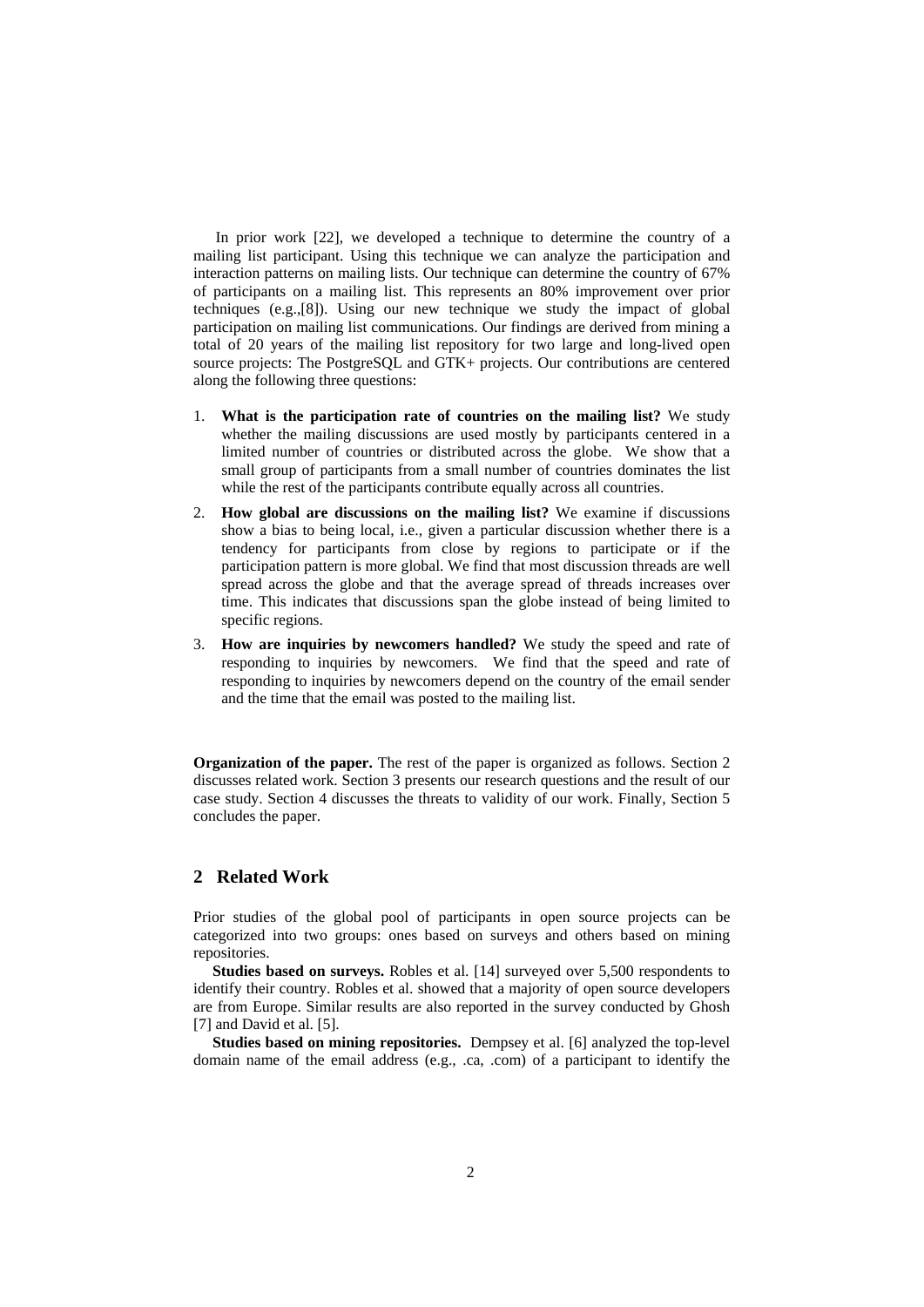country of the participant. However the study did not compensate for the US bias resulting from the wide use of generic domains (e.g., .com). Prior techniques do not map .com addresses to any country. Therefore, the participants from the US may be under represented in the analysis. Studies in [12, 14] show that the developer pool is becoming more European-based over time. Robles and Gonzalez-Barahona [8, 13] used a technique to identify countries of participants in SourceForge [21] open source projects. Email address and time zone information in the user profile are analyzed to infer the country. The mailing list was also studied using a similar technique. However, the time zone information in the mailing list does not contain specific country information. Therefore, the analysis of the time zone can only derive the origins of participants to specific time zone regions instead of particular countries.

**Other work on mining mailing list.** Several studies mine mailing list repositories. For example, Mockus et al. [16] conduct two case studies to reveal the process of open source development using mailing list repository. Bird et al. [1] build social networks using information derived from the PostgreSQL mailing list. These studies do not explore the impact of geographical distribution on the social interaction of participants.

## **3 Case Study**

 We conducted a case study to explore various aspects of participation and interaction in the mailing lists. We use the developer mailing lists for the PostgreSQL [20] (postgresql-hackers) and GTK+ [9] (gtk-devel-list) projects in our case study.

**Table 1.** Statistics about the studied mailing lists

|            | <b>Studied Period</b> | # of Participants | # of Threads |
|------------|-----------------------|-------------------|--------------|
| PostgreSQL | 1999-2008             | 4.742             | 23.104       |
| $GTK+$     | 1999-2008             | 2.734             | 7481         |

**Table 2.** Research questions

|                 | <b>Research Questions</b>                                        |
|-----------------|------------------------------------------------------------------|
| Q1              | What is the participation rate of countries on the mailing list? |
| $\overline{Q}2$ | How global are discussions on the mailing list?                  |
| $\overline{Q3}$ | How are inquiries by newcomers handled?                          |

 The PostgreSQL project is a relational database management system. The GTK+ project is a toolkit for creating cross platform graphical user interfaces. Both projects involve a large pool of international developers who interact through the mailing lists. Both projects come from two different domains: database management and graphic user interface development. Our objective is to study if our results hold across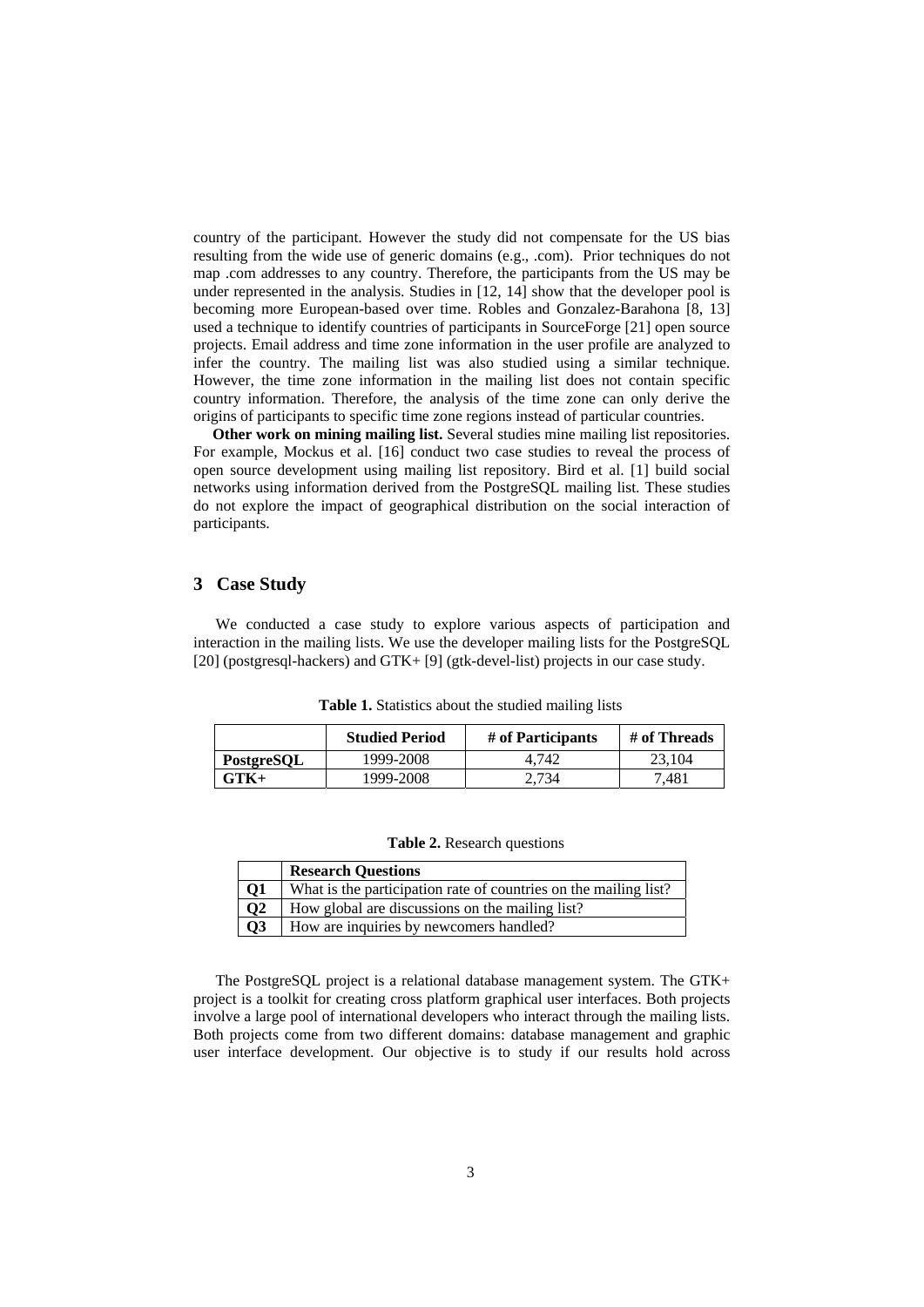domains and projects. Table 1 presents descriptive statistics about both projects. Using the recovered countries for the participants, we sought to explore the research questions listed in Table 2. For each question, we present our motivation, and discuss our results using data from the mailing list repositories in the PostgreSQL and GTK+ projects.

#### **4.1 What is the participation rate of countries on the mailing list?**

**Motivation.** Prior research shows that open source projects have a small core team and a small number of core contributors [16, 19]. We want to identify the core participants in the mailing lists and study their distribution around the world. We wish to compare the participation of that small core with the rest of the participants. In particular, we want to examine if they are localized to small number of countries or if they are distributed around the globe. Such knowledge would be helpful in the planning and recruiting processes for open source projects. For example, the knowledge of global distribution and involvement of participants may help conference planner select an optimal locations for face-to-face project conferences (e.g.: PostgreSQL Conference [18]) in order to achieve high attendance.

**Results.** We measure the number of participants who contribute the majority (i.e., 70%) of the messages to the mailing list. We call these participants the core participants (similar to [16]). Table 3 shows that although these core participants represent a small percentage (i.e., 1.5-5%) of all the participants, they are spread out over a relatively larger percentage of countries.

|            | #participants<br>$(\%$ participants) | # countries<br>(%countries) |
|------------|--------------------------------------|-----------------------------|
| PostgreSOL | 47 (1.5%)                            | 13 (13%)                    |
| $GTK+$     | 96(5%)                               | 21 (27%)                    |

**Table 3.** Statistics of core participants

Table 4 and Table 5 show in more detail the countries of all participants. We observe that the participation patterns vary between projects. For instance, although the US has the highest number of participants in both projects, the number of messages sent by US participants varies considerably in both projects. While the US participants contributing most (~58%) of the messages on the PostgreSQL mailing list, they only contribute  $\sim 20\%$  of the messages on the GTK+ mailing list with Germany being the top contributor of messages.

Table 6 and Table 7 demonstrate an interesting pattern for the contribution of countries to the mailing list. Looking at the median of the number of messages and threads in each country, we find that the median is surprisingly very low and that it is consistent across countries. The majority of participants post 1 or 2 messages and are involved in 1 or 2 threads. This pattern leads us to hypothesize that most participants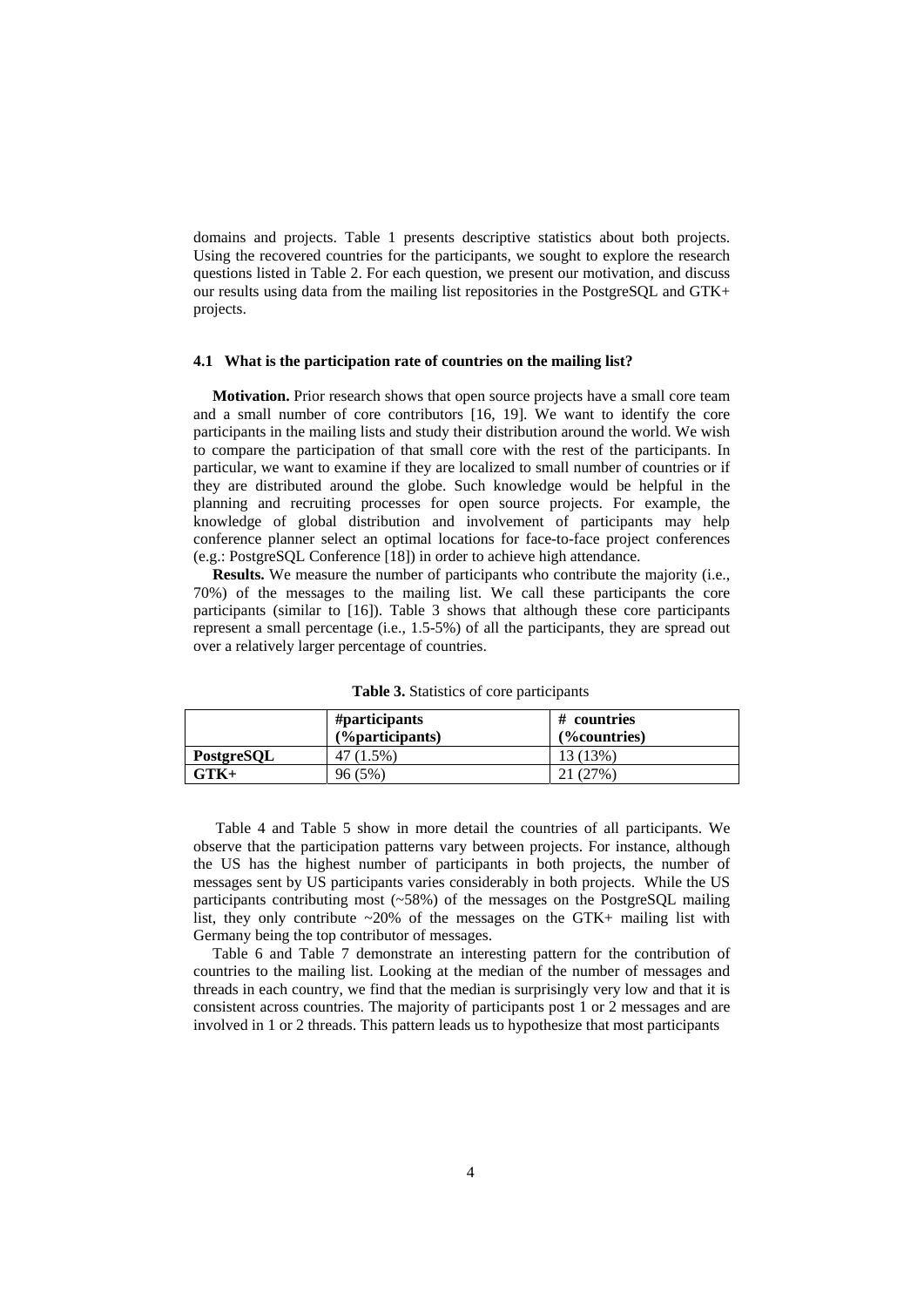| <b>Country</b>       | Participants (%) | $Msgs (\% )$   |
|----------------------|------------------|----------------|
| <b>United States</b> | 1037(32.6%)      | 76723(57.8%)   |
| Germany              | 228(7.2%)        | 7237(5.5%)     |
| Canada               | $160(5.0\%)$     | 7602(5.7%)     |
| UK.                  | 144(4.5%)        | 8584(6.5%)     |
| Australia            | 108(3.4%)        | 4862(3.7%)     |
| Russia               | 98(3.1%)         | 2578(1.9%)     |
| India                | 97(3.0%)         | 574(0.4%)      |
| France               | 97(3.0%)         | 1621(1.2%)     |
| Italy                | 92(2.9%)         | $424(0.3\%)$   |
| <b>Brazil</b>        | 90(2.8%)         | $424(0.3\%)$   |
| Japan                | 89(2.8%)         | 3979(3.0%)     |
| Netherlands          | $66(2.1\%)$      | $722(0.5\%)$   |
| China                | 54(1.7%)         | $210(0.2\%)$   |
| Poland               | $51(1.6\%)$      | $326(0.2\%)$   |
| Czech                | 48(1.5%)         | 940(0.7%)      |
| Austria              | 47(1.5%)         | 3247(2.5%)     |
| Sweden               | $44(1.4\%)$      | 2974(2.2%)     |
| Hungary              | 41(1.3%)         | $271(0.2\%)$   |
| Spain                | $37(1.2\%)$      | $227(0.2\%)$   |
| Denmark              | 28(0.9%)         | 209(0.2%)      |
| New Zealand          | $28(0.9\%)$      | $1,024(0.8\%)$ |
| Other                | 492(15.5%)       | 7,891(6.0%)    |

**Table 4.** Country composition of the PostgreSQL mailing list

# Table 5. Country composition of the GTK+ mailing list

| Country              | Participants (%) | $Msgs (\overline{\%})$ |
|----------------------|------------------|------------------------|
| <b>United States</b> | 517(27.8%)       | 4,623(19.9%)           |
| Germany              | 189(10.2%)       | 6,670(28.7%)           |
| France               | 124(6.7%)        | 1026(4.4%)             |
| <b>UK</b>            | 120(6.5%)        | 3,111(13.4%)           |
| Sweden               | 64(3.4%)         | 800(3.4%)              |
| Australia            | 63(3.4%)         | 708(3.0%)              |
| Canada               | $57(3.1\%)$      | 429(1.8%)              |
| Italy                | 55(3.0%)         | $260(1.1\%)$           |
| India                | 53(2.9%)         | 173(0.7%)              |
| Netherlands          | 50(2.7%)         | $268(1.1\%)$           |
| Spain                | 42(2.3%)         | 216(0.9%)              |
| China                | $41(2.2\%)$      | 1469(6.3%)             |
| Finland              | 32(1.7%)         | 864(3.7%)              |
| Russia               | 29(1.6%)         | 242(1.0%)              |
| <b>Brazil</b>        | 27(1.5%)         | $147(0.6\%)$           |
| Japan                | 25(1.3%)         | $110(0.5\%)$           |
| Austria              | 23(1.2%)         | 65(0.3%)               |
| Belgium              | 23(1.2%)         | 134(0.6%)              |
| Czech                | $22(1.2\%)$      | 113(0.5%)              |
| Norway               | $21(1.1\%)$      | 99(0.4%)               |
| Other                | 283(15.2%)       | 1,733(7.5%)            |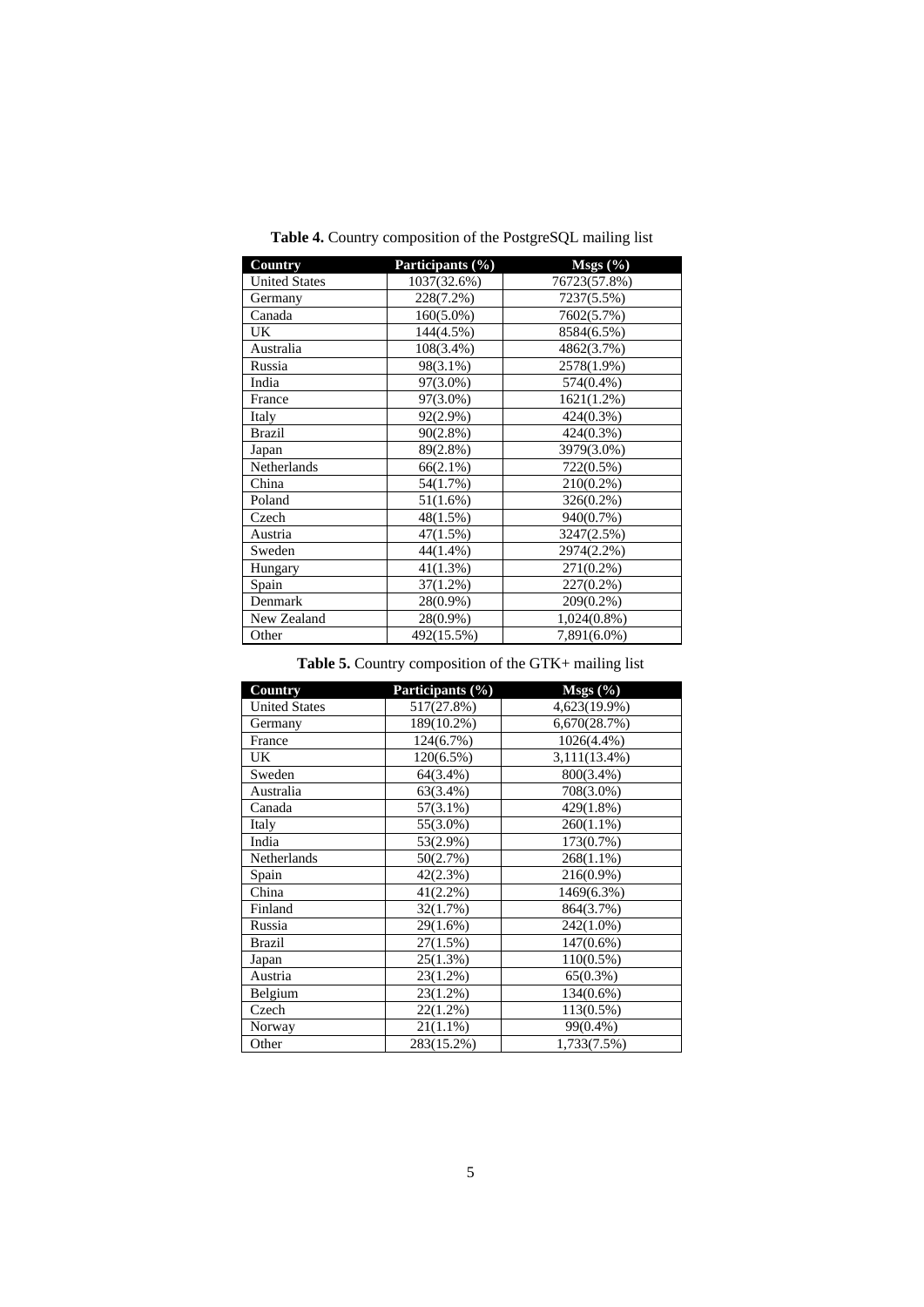| <b>Country</b> | Mean<br><b>Msgs</b> | Med<br><b>Msgs</b> | <b>Mean</b><br><b>Threads</b> | Med<br><b>Threads</b> |
|----------------|---------------------|--------------------|-------------------------------|-----------------------|
| <b>US</b>      | 74                  | 2                  | 32.9                          | 1                     |
| Germany        | 31.7                | $\overline{c}$     | 17.3                          | 1                     |
| Canada         | 47.5                | $\overline{c}$     | 24.3                          | $\overline{c}$        |
| UK             | 59.6                | 3                  | 27.6                          | $\overline{2}$        |
| Australia      | 45                  | $\overline{c}$     | 24.8                          | 1                     |
| Russia         | 26.3                | $\overline{2}$     | 14.4                          | 1                     |
| India          | 5.9                 | 1                  | 3.5                           | 1                     |
| France         | 16.7                | $\overline{2}$     | 8.7                           | 1                     |
| Italy          | 4.6                 | $\overline{2}$     | 3                             | 1                     |
| <b>Brazil</b>  | 4.7                 | $\overline{c}$     | 3.1                           | 1                     |
| Japan          | 44.7                | $\overline{c}$     | 19.                           | $\overline{c}$        |
| Netherlands    | 10.9                | $\overline{2}$     | 6.3                           | $\overline{c}$        |
| China          | 3.9                 | $\overline{2}$     | 3                             | $\mathbf{1}$          |
| Poland         | 6.4                 | $\overline{2}$     | 3.4                           | 1                     |
| Czech          | 19.6                | 3                  | 11.1                          | $\overline{c}$        |
| Austria        | 69.1                | $\overline{4}$     | 42.7                          | $\overline{2}$        |
| Sweden         | 67.6                | 2.5                | 30.1                          | 1.5                   |
| Hungary        | 6.6                 | $\overline{c}$     | 3.4                           | 1                     |
| Spain          | 6.1                 | 1                  | 3.3                           | 1                     |
| Denmark        | 7.5                 | 3.5                | 5.2                           | $\overline{c}$        |
| New Zealand    | 36.6                | 2.5                | 19.2                          | 1.5                   |

Table 6. Participation level for the PostgreSQL mailing list

Table 7. Participation level for the GTK+ mailing list

| <b>Country</b> | <b>Mean</b> | Med            | <b>Mean</b> | Med            |
|----------------|-------------|----------------|-------------|----------------|
|                | <b>Msgs</b> | <b>Msgs</b>    | Threads     | <b>Threads</b> |
| <b>US</b>      | 8.9         | 2              | 5.8         | 2              |
| Germany        | 35.3        | $\overline{c}$ | 21.7        | $\overline{c}$ |
| France         | 8.3         | $\overline{c}$ | 5.6         | $\mathbf{1}$   |
| UK             | 25.9        | $\overline{2}$ | 15.2        | $\overline{c}$ |
| Sweden         | 12.5        | 2.5            | 8.4         | $\overline{2}$ |
| Australia      | 11.2        | $\overline{2}$ | 8.5         | 1              |
| Canada         | 7.5         | $\overline{c}$ | 4.3         | 1              |
| Italy          | 4.7         | $\overline{c}$ | 2.8         | 1              |
| India          | 3.3         | 1              | 2.7         | 1              |
| Netherlands    | 5.4         |                | 3.6         |                |
| Spain          | 5.1         | $\overline{c}$ | 3.6         |                |
| China          | 35.8        | 1              | 21.3        | 1              |
| Finland        | 27          | 2.5            | 16.6        | 1.5            |
| Russia         | 8.3         | $\overline{2}$ | 4.8         | 1              |
| <b>Brazil</b>  | 5.4         | $\overline{2}$ | 3.1         | $\overline{c}$ |
| Japan          | 4.4         | $\overline{c}$ | 2.5         |                |
| Austria        | 2.8         | 1              | 2.1         | 1              |
| Belgium        | 5.8         | $\overline{c}$ | 3.6         | 1              |
| Czech          | 5.1         | $\overline{c}$ | 3.6         |                |
| Norway         | 4.7         | 1              | 2.3         | 1              |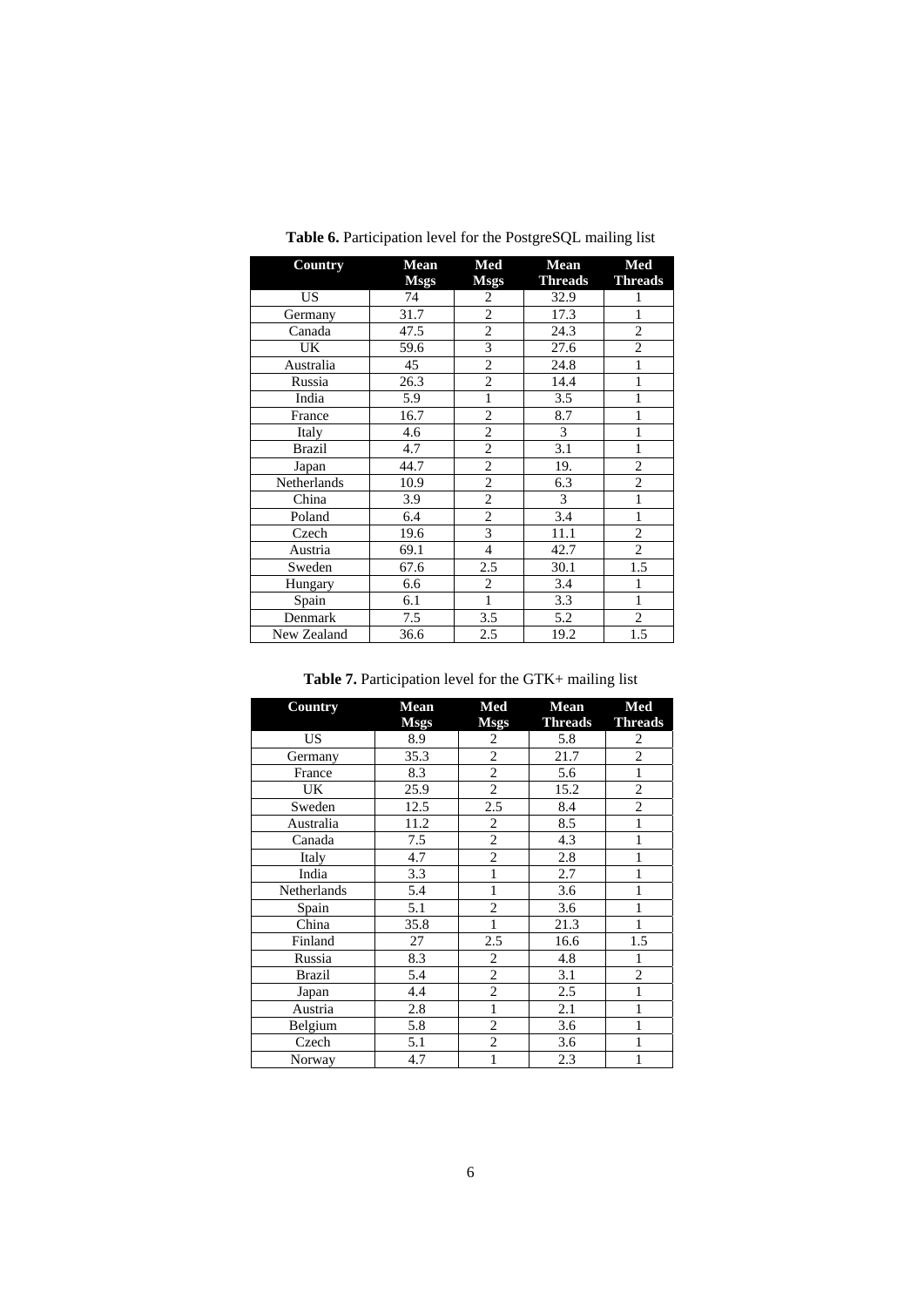rarely use the mailing list for discussion. Instead they post 1 or 2 inquiries in the mailing list. In short, most mailing list participants use it to post inquiries, rather than to delve into in-depth discussions.

These observations about the different use of mailing lists by core members and newcomers shape our next two questions. Q2 will study the spread of countries in indepth discussion threads while Q3 will study the speed of response to inquiries by newcomers.

Developer mailing lists are dominated by a very small number of participants who are from a relatively larger number of countries. Participants contribute equally to the mailing lists independent of their country.

#### **4.2 How global are discussions on the mailing list?**

**Motivation.** The results for our previous question indicate that the participant pools in both projects are globally distributed. However, how these participants interact remains unanswered. Do participants talk globally or do they prefer to talk to participants locally? This question examines the interaction in the global open source development. This helps us gain insight about the problems of coordination and localization of knowledge for distributed teams.

**Results.** We define a spread metric for each thread to measure the global spread of a thread. A discussion thread is a collection of email messages related to each other by replying. A participant starts a discussion thread by posting a question or raising an issue, and other participants may choose to reply to it. By examining the diversity of the participants' locations in each thread, we can determine whether the discussion is global or primarily localized.

We use the MESSAGE-ID field in an email to reconstruct discussion threads since each message, as part of a thread, would refer to the message id of an earlier message in the thread. Sometimes, a thread is re-opened for some reason. For example, participants may reply to a thread which has had no postings for more than one year. Since the discussion has stopped for too long, this reply essentially creates a new discussion on the same topic. We process such a reply as the starting point of a new thread if the time between the reply and the last posting is a long period of time. We use a threshold of 30 days to cut off re-opened threads into two different threads. This threshold is selected by manually examining the re-opened threads in both studied projects.

To compute the spread of a thread, we calculate the spread between each pair of participants who have posted on the thread. As shown in Figure 1, for each pair of participants A and B, we use either the time zone difference from A to B (clockwise) or B to A (clockwise), whichever is less, as the spread between them. The maximum spread between two participants is 12. The spread is 0 if both participants are in the same time zone. In the example shown in Figure 1, the spread is 8. We pick the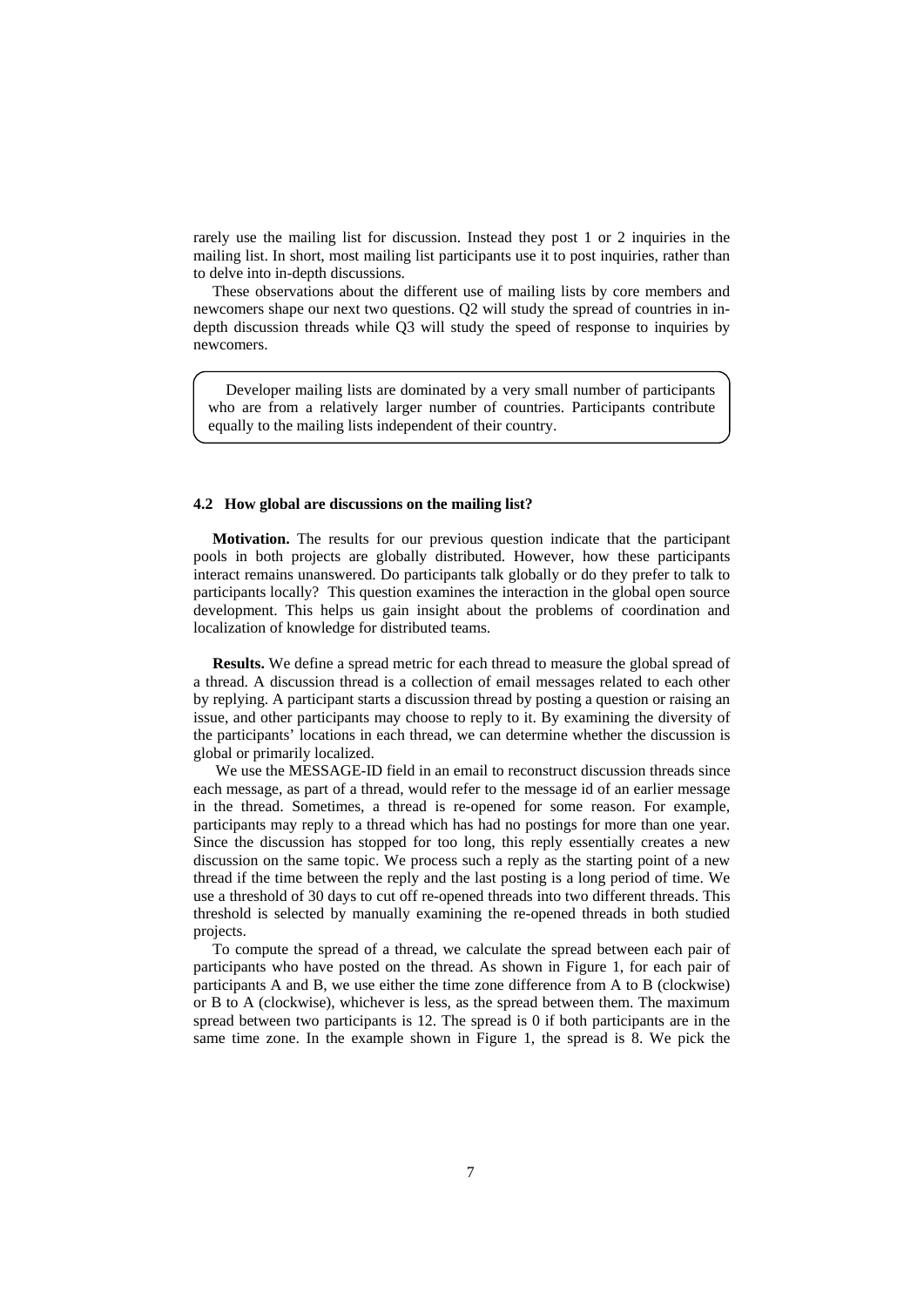largest spread between all pairs of participants in a thread. A large spread is a good indicator of the global spread of interaction in a thread.

We consider threads with a spread less or equal to 5 as low spread threads. Typically, such threads (i.e., with the spread of 5) represent discussion within one country (e.g., US) or one close region (e.g., EU). We then examine the trend of low spread threads relative to all threads over time.



**Figure 1: An example of spread calculation** 



**Figure 2:** % of low-spread threads over time

As shown in Figure 2, low spread threads only represent about one third of the total threads and low spread threads decrease in the PostgreSQL project over time. The participants of PostgreSQL list were primarily from the US when it was started in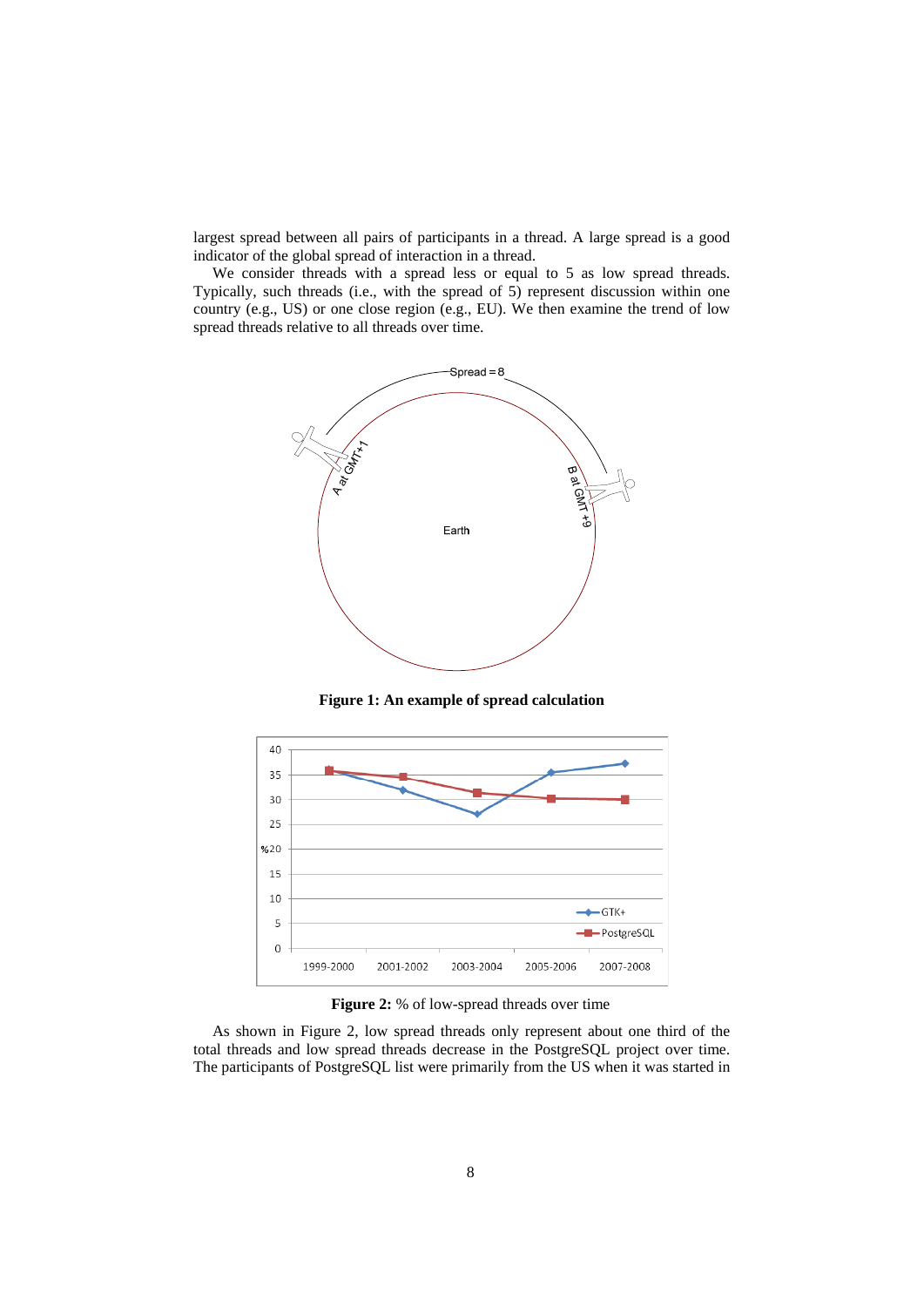1999. The mailing list attracts more participants throughout the world and the PostgreSQL project is becoming more international over time.

The GTK+ project illustrates another interesting trend. In early years, it follows a similar trend with the project being localized in the US. We then note that the percentage of low-spread threads continues to decrease. This project was at first centralized in the US, and then it grew to have European participants till 2003. However, this trend is reversed with more localized European threads since 2003. An observation about the project population of GTK+ and other GNOME projects was noted by [12] which mined the source code change logs of the credit, instead of examining the mailing lists participants. The confirmation of our mailing list findings by mining the source code repositories demonstrates the importance of social information in explaining and collaborating information recovered from other project repositories.

Discussion threads tend to become more global as a project evolves. However, this trend might change over time for some projects.

#### **4.3 How are inquiries by newcomers handled?**

**Motivation.** Prior research [13] and our earlier results show that many open source projects have a high concentration of participants from US, Canada or European Union (EU). We believe that the high concentration of participants might impact the openness of such projects. The openness of the mailing list is an important factor that influences newcomers. For example, if inquiries by newcomers are often ignored or take a long time to get a response, then newcomers might lose their interest in the project and not join the community [2]. Two factors which might affect the delay in responding to an initial inquiry are the country of the poster and the posting time (which might be indirectly affected by the country). For example, posts by Chinese participants might not get an immediate response till next day when the North American participants are at work.

|            | EU, US, Canada           |                                 | <b>Others</b>                   |                                 |
|------------|--------------------------|---------------------------------|---------------------------------|---------------------------------|
|            | Response<br><b>Delay</b> | <b>Response Ratio</b><br>$(\%)$ | <b>Response</b><br><b>Delay</b> | <b>Response</b><br><b>Ratio</b> |
|            | (hours)                  |                                 | (hours)                         | (%)                             |
| PostgreSQL | 0.17                     | 68.2%                           | 1.66                            | 67.0%                           |
| $GTK+$     | 0.46                     | 61.9%                           | 19.7                            | 59.0%                           |

**Table 8.** Response delay and ratio for both studied projects

**Results.** In our analysis, we divide all countries into two groups:

1. Group one includes countries from the EU, the US and Canada. This group includes many developed countries which are known to be active in open source development [8].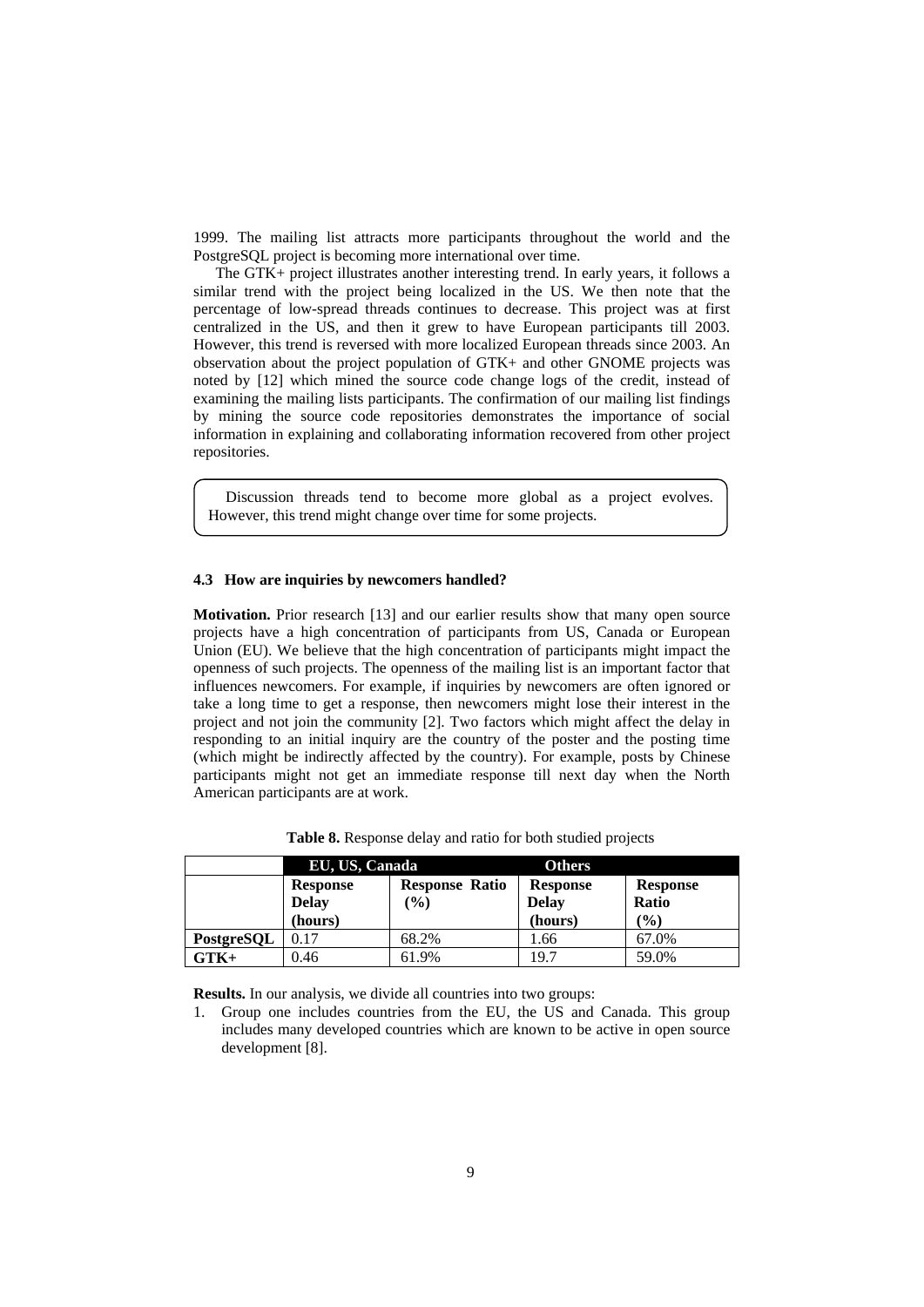2. Group two includes all other countries. This group mostly includes developing countries with less open source development activity.

We measure the median response delay and the response ratio for each group. We define the response delay for an initial inquiry as the time difference between the initial inquiry and the first reply. The response ratio is denoted as the number of replied inquiries divided by the total number of inquiries throughout the studied period for each project. We only examine participants who have less than 20 messages in the mailing list. We choose not to consider core participants with more messages since we believe that the rest of the mailing list is familiar with them and that they would receive a response independent of their country or time of posting.



**Figure 3.** Response delay for the PostgreSQL project (GMT)



**Figure 4.** Traffic on the PostgreSQL mailing list (GMT)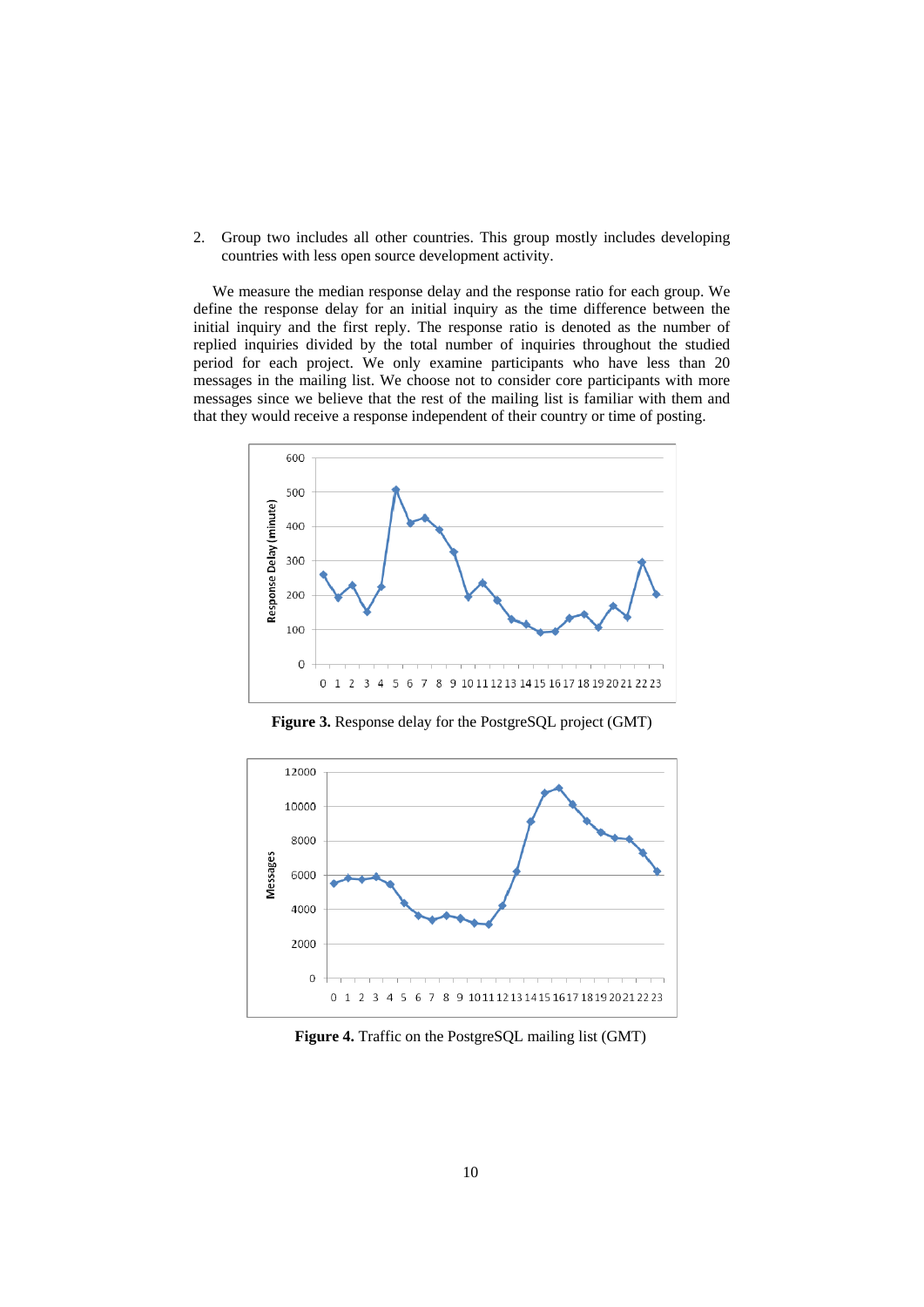As shown in Table 8, newcomers from the EU, the US and Canada get a statistically significant faster response compared to those from other countries. As for the response ratio, the ratios are consistent across both groups with very low variations that are not statistically significant. The response delay and ratio for the PostgreSQL project are much lower than the GTK+ project. One possible reason is the fact that the PostgreSQL project has a larger participant pool which is more distributed as shown in Q2.

We plotted the response delay for both projects throughout a day. Figure 3 depicts the response delay for the newcomers in the PostgreSQL project. There is a large spike in delay between 5 to 11 GMT. In an effort to investigate this spike in delay, we plotted the traffic (i.e., the total number of messages posted per GMT hour of a day) in the PostgreSQL mailing list shown in Figure 4. The patterns in Figure 3 and Figure 4 are inverted. To better quantify the relation, we calculated the spearman correlation between both metrics plotted in Figure 3 and Figure 4. The correlation is -0.79 for the PostgreSQL project and -0.59 for the GTK+ project, indicating a strong negative correlation. In short, when the traffic is high, the response delay is low; and vice versa. Although one might assume that an open source mailing list provides around the clock support, the mailing list in many ways operates as a traditional company which has specific support hours and reduces staff in the off-peak hours. For most participants, it is of little value to post a message in off-hours, since there is a high chance that the message won't receive a reply till the list is active again (probably the following day).

Our analysis shows that the response delay depends on the country and the posting time over the participants from all countries. We sought to explore the response delay in a particular country. We picked the US with a sufficient number of inquiries that can be spread over 24 hours. We studied its response delay pattern. As depicted in Figure 5, the response delay pattern is similar to the pattern described in the overall graph (Figure 3) for the PostgreSQL project. Therefore, we believe that the response delay for an active country also depends on the posting time.



**Figure 5.** Response delay over one day for US based participants for the PostgreSQL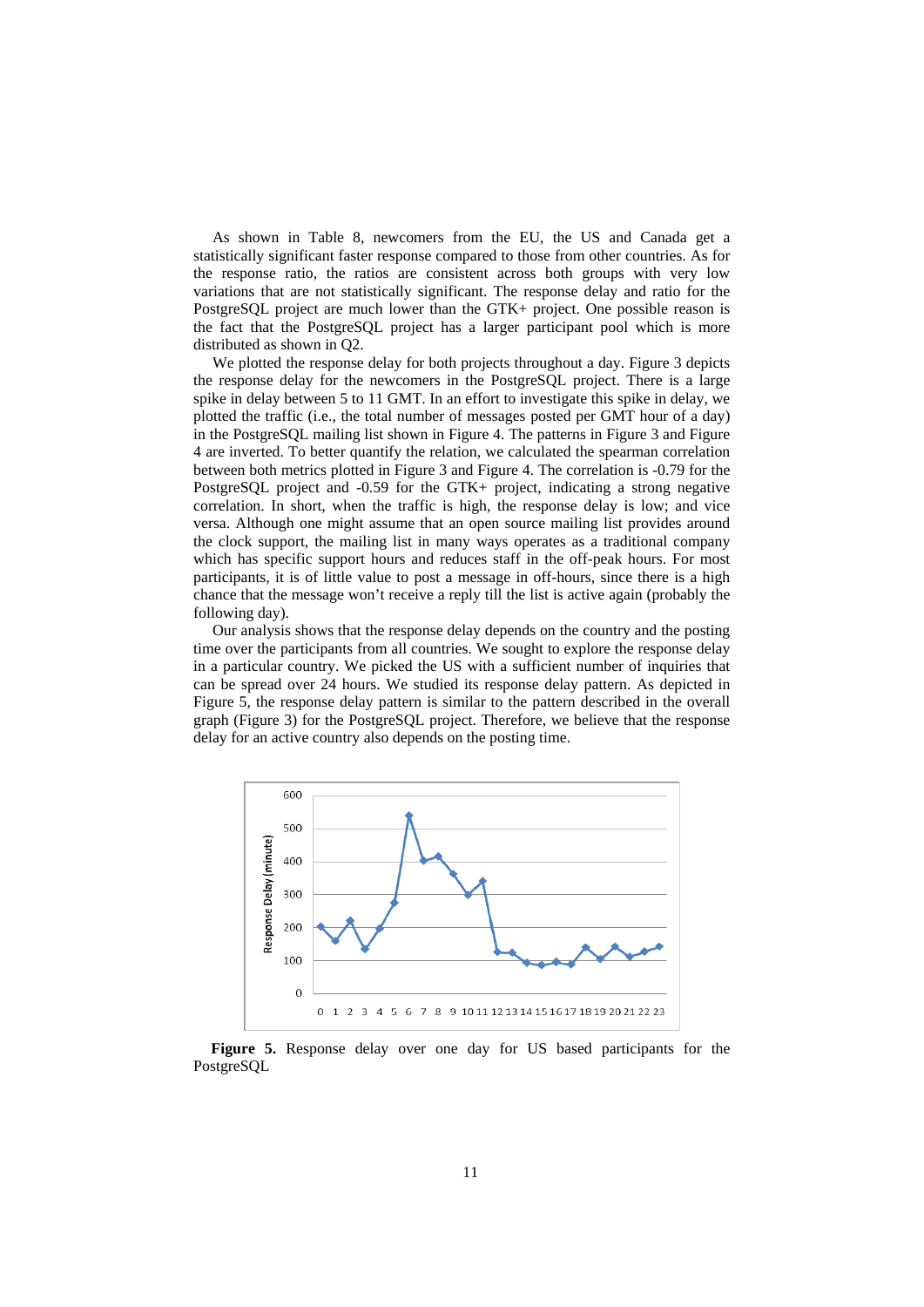

**Figure 6.** Response delay over one day for US based participants for GTK+

The response delay and ratio to a newcomer's initial inquiry depend on the time when the inquiry was posted and on the country of the participant who posted it. Open source mailing lists do not operate at full capacity (e.g., 24 hours over 7 days). Instead the open source mailing lists operate in the similar way as support lines with high and low staffing periods based on the time of a day.

### **5 Threats to validity**

Our work has several limitations which affect the validity and the generality of our findings. First, our findings are based on studying two open source projects. We chose two long-lived successful and active open source projects for our study with a wellarchived mailing list repository. In future work, we need to explore additional projects to verify the generality of our findings. It would be interesting to explore nonsuccessful projects though the mailing lists of such projects are not as active and likely won't have as much discussions.

Our approach [22] to identify the location of a participant use IP2Location databases [11]. These databases are built using several heuristics and might contain errors [17]. Moreover, it might be the case that the location of a specific IP has changed over time with the IP2Location database mapping an out-of-dated IP address to the most recent location recorded in the database. Multi-national companies might have their whole intranet accessing the internet through US-based gateways. This would cause all remote offices to appear as if they are in the US. We determine the location of a participant based on the most frequently reported country using the sender IP address analysis. However, a participant may move from one country to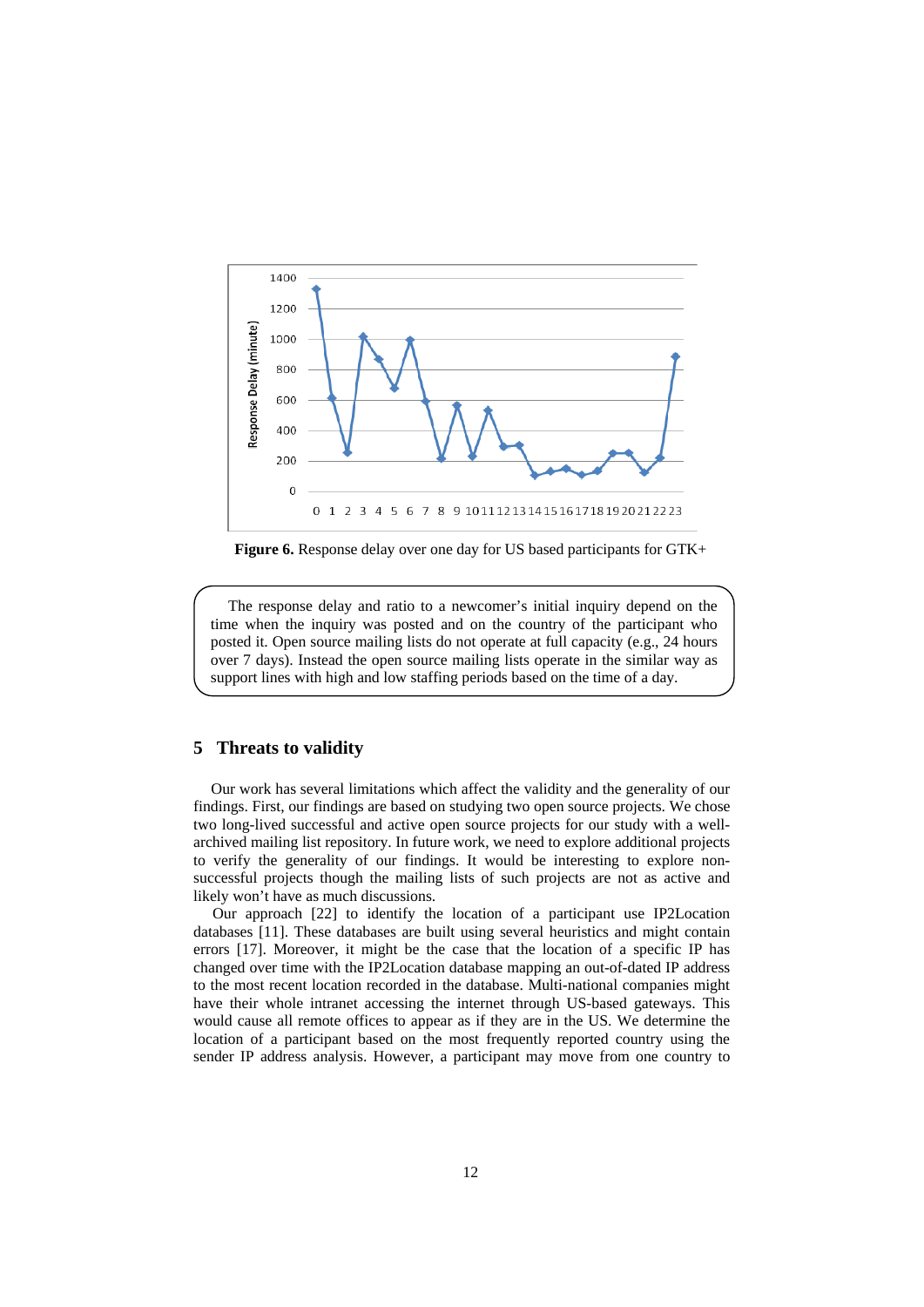another over the years. We also assume that each participant can reside in a single country. A cursory analysis of the data shows that almost all participants have 90% of their posts coming from the same country. Nevertheless, we plan to explore these assumptions in future work.

A final limitation of our approach is that the correct country of a participant is not known. In other words, there exists no gold standard to compare against. As a basic accuracy verification of our approach, we compared the identified participants by both our approach and prior work [8]. We found that both approaches have a 4-5% mismatch ratio in identified countries. Studying the mismatches, we find that 70-80% of them are due to our approach using the most frequent IP location of the sender instead of mapping a participant to the country indicated by resalable country domain name.

We have defined a few thresholds, such as the low spread threads (less than 5 time zones) and the intervals for creating a new thread from an inactive thread (i.e., 30 days). These thresholds work well in analyzing the two studied projects. In the future, we plan to examine other possible thresholds on more projects.

Much of our findings show correlation between attributes without explaining the causes. More studies are needed to explore the causes. For example, our findings show that the initial inquiries submitted by the participants from the regions outside of the US, Canada, and the EU have a high response delay. However, we need to further explore the reasons through ethnographical studies.

## **6 Conclusion**

Studying communication on mailing lists shed light into the spread and flow of knowledge for a project. Through a case study on two large and long-lived open source projects: PostgreSQL and GTK+, we investigated the impact of having globally distributed participants communicating on the mailing list. We found that a small number of participants spread over a larger set of countries dominate the discussion. We found that the majority of participants contribute a single message to a single thread. We noted and examined two different uses of the mailing list: a) for lengthy discussions by core members; b) for inquiries by newcomers. For lengthy discussions, we found that over time the discussions become more spread out across the globe for one of the studied projects, while the other project (GTK+) has the same trend in the beginning but later becomes less spread out. A closer analysis indicates that mailing list participants often reflect the developer composition of a project. In the case of the GTK+ project, our analysis noted the migration of the development team from the US to the EU. As for inquiries by newcomers, we found that delays in responding to such inquiries depend on the country of the newcomer and the posting time of the inquiry. Our results help us better understand the social structure and global nature of open source projects, and their impact on timely and open discussions in open source projects.